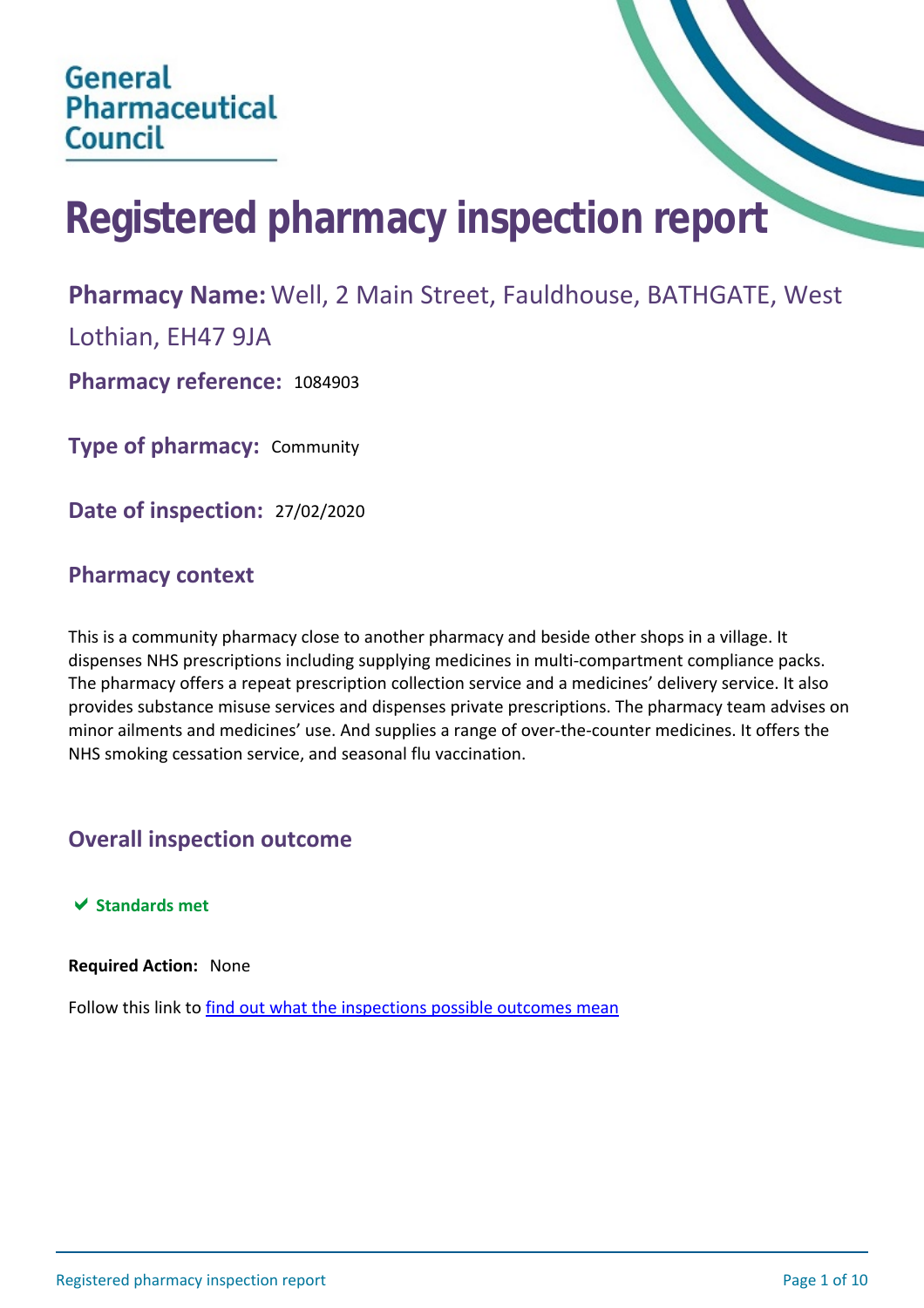# **Summary of notable practice for each principle**

| <b>Principle</b>                               | <b>Principle</b><br>finding | <b>Exception standard</b><br>reference | <b>Notable</b><br>practice | <b>Why</b> |
|------------------------------------------------|-----------------------------|----------------------------------------|----------------------------|------------|
| 1. Governance                                  | <b>Standards</b><br>met     | N/A                                    | N/A                        | N/A        |
| 2. Staff                                       | <b>Standards</b><br>met     | N/A                                    | N/A                        | N/A        |
| 3. Premises                                    | <b>Standards</b><br>met     | N/A                                    | N/A                        | N/A        |
| 4. Services, including medicines<br>management | <b>Standards</b><br>met     | N/A                                    | N/A                        | N/A        |
| 5. Equipment and facilities                    | <b>Standards</b><br>met     | N/A                                    | N/A                        | N/A        |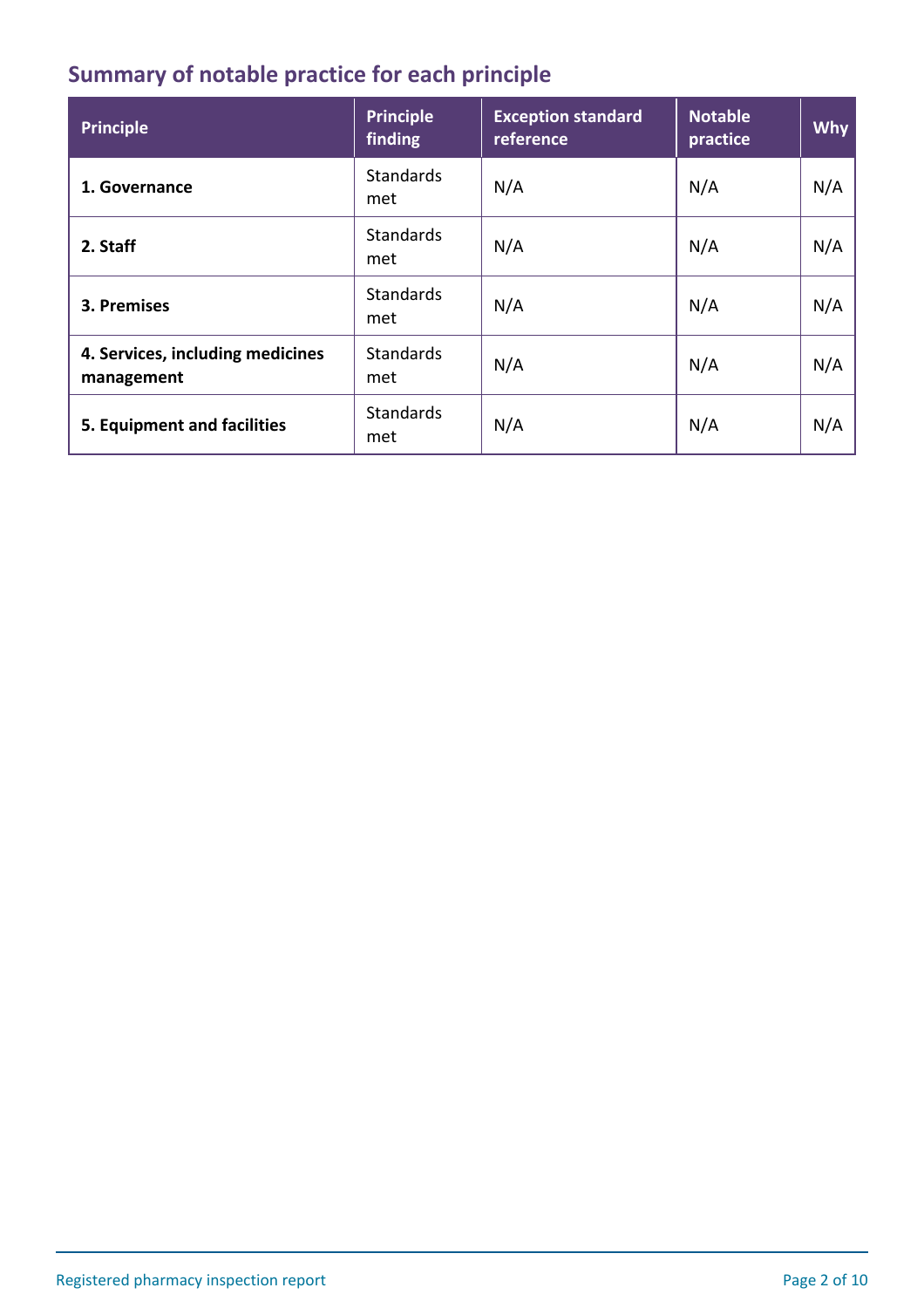## **Principle 1 - Governance**  $\vee$  **Standards met**

## **Summary findings**

The pharmacy team members follow written processes for all services to ensure that they provide them safely. They record mistakes to learn from them. And they review these and make changes to avoid the same mistakes happening again. The pharmacy keeps all the records that it needs to by law and keeps people's private information safe. Team members help to protect vulnerable people.

#### **Inspector's evidence**

The pharmacy had standard operating procedures (SOPs) which were followed for all activities and tasks. Pharmacy team members had read them, and the pharmacy kept records of this. The pharmacy superintendent reviewed them every two years and signed them off. Staff roles and responsibilities were recorded on individual SOPs. And team members accessed relevant SOPs on their 'e-expert' training platform. Team members could describe their roles and accurately explain which activities could not be undertaken in the absence of the pharmacist. The pharmacy managed dispensing, a highrisk activity, well, with coloured baskets used to differentiate between different prescription types and separate people's medication. The pharmacy had a business continuity plan to address maintenance issues or disruption to services.

Team members used electronic near miss logs (DATIX) to record dispensing errors that were identified in the pharmacy. DATIX automatically provided monthly patient safety reports using this data. And the pharmacist reviewed these. She explained that she printed and filed them. But the past few months' documents were not seen. She had identified wrong quantities as an occasional issue. She reminded all team members to ensure they marked open packets on all sides to ensure team members did not mistake them for full packs. The team also recorded errors reaching patients to learn from them. Team members were very experienced and did not make many mistakes. The pharmacy kept a range of important documents in a SUPER folder. This included local information and the company 'share and learn' document. And documented drugs commonly involved in errors e.g. co-codamol, ramipril, metformin, aspirin and omeprazole. And drugs involved in quantity errors e.g. ramipril, amlodipine and simvastatin. But these documents were not recent.

The pharmacy had a complaints procedure that team members were aware of. And it displayed a notice telling people how to feedback centrally. The pharmacy received very little feedback, especially complaints. A few months previously a person had complained about the incorrect quantity of tablets being supplied. This was a prescribing error following a review with a GP. A team member liaised with the GP practice and rectified the quantity.

The pharmacy had an indemnity insurance certificate, expiring 30 June 20. The pharmacy displayed the responsible pharmacist notice and kept the following records: responsible pharmacist log; private prescription records including records of emergency supplies and veterinary prescriptions; unlicensed specials records; controlled drugs (CD) registers with running balances maintained and regularly audited; and a CD destruction register for patient returned medicines. Team members signed any alterations to records, so they were attributable. The pharmacy backed up electronic patient medication records (PMR) each night to avoid data being lost.

Pharmacy team members were aware of the need for confidentiality. They had all read a SOP recently.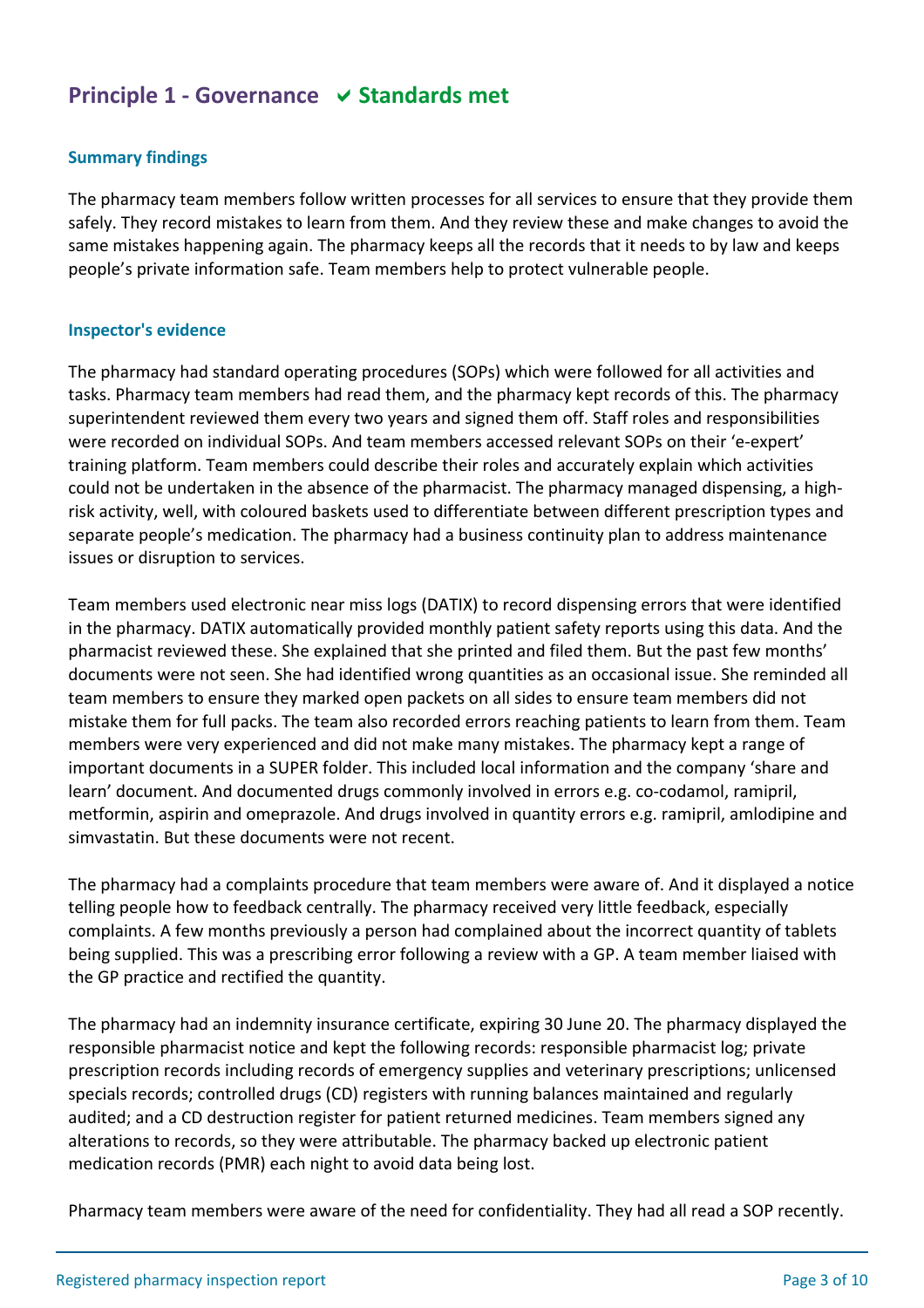They segregated confidential waste for secure shredding. No person identifiable information was visible to the public. Team members had also previously read a SOP on safeguarding. They knew how to raise a concern locally by accessing the local health board website. The pharmacy had a chaperone policy in place and displayed a notice telling people. The pharmacist was PVG registered.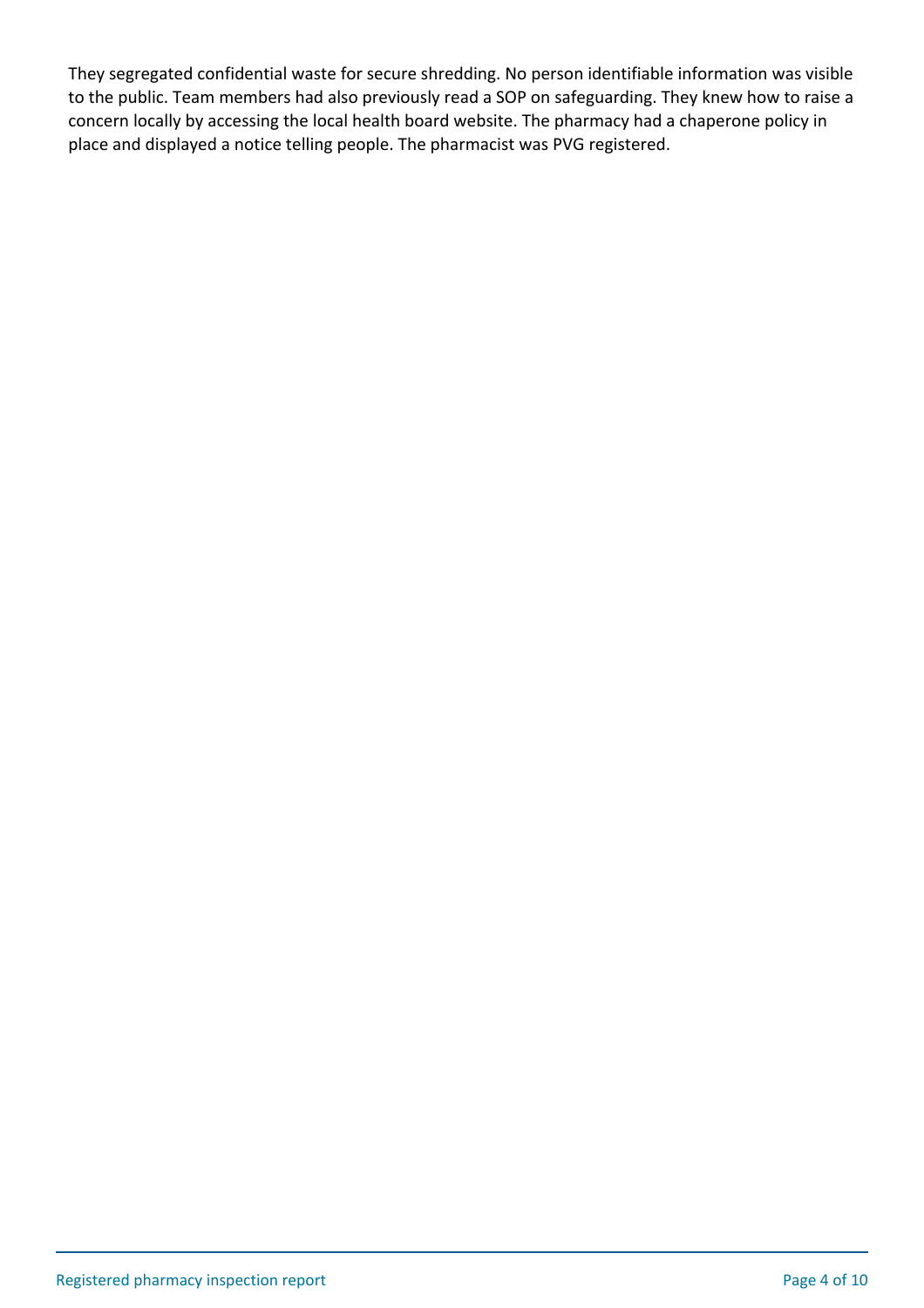## **Principle 2 - Staffing**  $\vee$  **Standards met**

## **Summary findings**

The pharmacy has enough qualified or in training tea- members to provide safe services. Team members have access to training material to ensure they have the skills they need. The pharmacy gives them time to do this training. Team members know how to raise concerns if they have any.

#### **Inspector's evidence**

The pharmacy had the following staff: one full-time pharmacist manager, a part-time delivery driver and six part-time dispensers (15, 15, 15, 14, 8, and 12 hours per week). One was undertaking the joint medicines counter/dispensing training and the others were qualified. The pharmacy displayed their certificates of qualification. Typically, there were two team members and a pharmacist working at most times. There was only one team member with the pharmacist on Monday mornings and Saturdays. A team member was currently absent. Sometimes relief dispensers were available to cover this. And some team members had scope to work flexibly providing contingency for absence. Team members were able to manage the workload. But sometimes they found it challenging. They had a heavy workload related to the management and assembly of multi-compartment compliance packs. This was time consuming, and they were often interrupted which introduced risk and slowed the process down. The pharmacy was observed to be cluttered and untidy in places. Team members were aware of this but explained it was difficult to get time to address it. And they were often interrupted during all tasks. Interruptions were often to serve on the medicines' counter.

The pharmacy provided learning time during the working day for all team members to undertake regular training and development. But there was no targeted learning as the team did not have development meetings to identify individual learning needs. The pharmacy provided team members undertaking accredited courses with additional time to complete coursework. One team member also undertook some training at home, which was her preference.

The various individuals were observed going about their tasks in a systematic and professional manner. They asked appropriate questions when supplying medicines over-the-counter and referred to the pharmacist when required. They demonstrated awareness of repeat requests for medicines intended for short term use. And they dealt appropriately with such requests. They responded empathetically to people's requests and spoke in a friendly, knowledgeable and professional way.

Pharmacy team members understood the importance of reporting mistakes and were comfortable owning up to their own mistakes. They had an open environment in the pharmacy where they could share and discuss these. They could make suggestions and raise concerns to the manager or area manager e.g. staffing levels due to the heavy workload with multi-compartment compliance packs; scales not working; and training on the new computer system. Team members felt the training had been rushed and would have been better delivered as two sessions as it was difficult with them all round one computer. Also, the hand-held terminals did not arrive until the day after the training. They could now access this information on the intranet. The team did not have formal meetings. But team members discussed incidents and shared information while working. The company had a whistleblowing policy that team members were aware of. And they gave appropriate responses to scenarios posed. The company set targets for various parameters. Team members described that they used these to remind people of services that they would benefit from. People found the texting service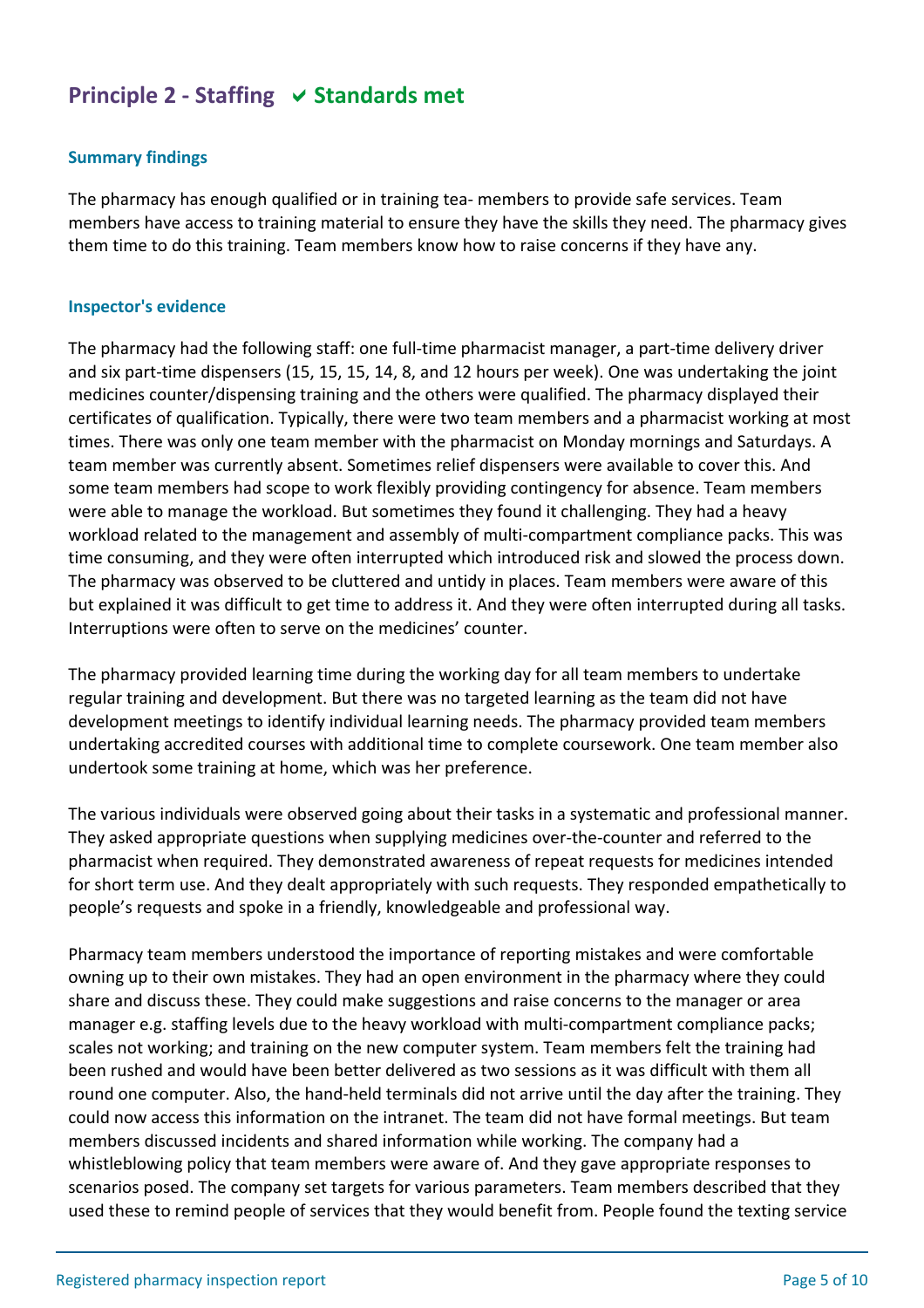very useful.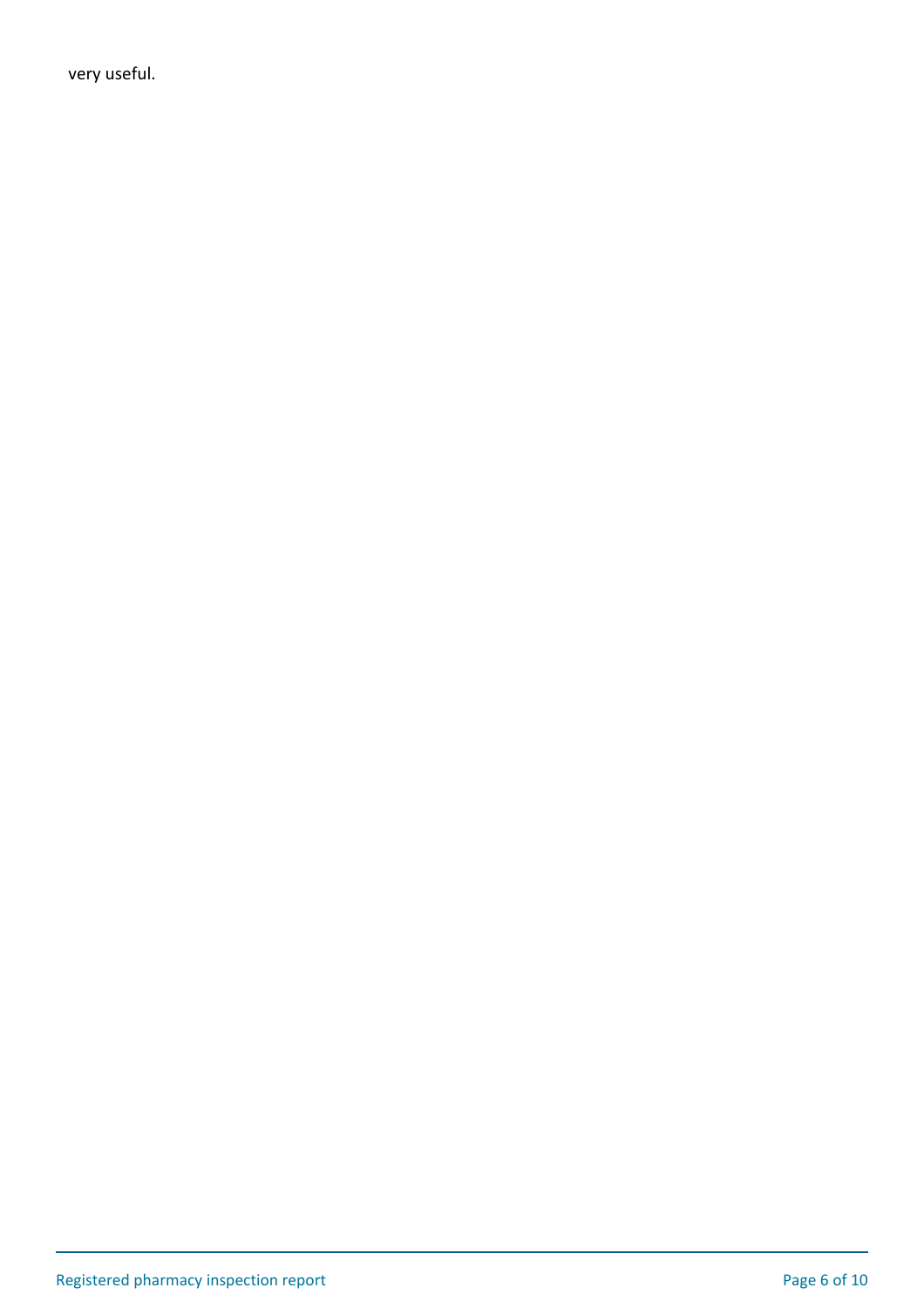## **Principle 3 - Premises**  $\vee$  **Standards met**

## **Summary findings**

The premises are safe and clean and suitable for the pharmacy services. The pharmacy team members use a private room for some conversations with people. Other people cannot overhear these conversations. The pharmacy is secure when closed.

#### **Inspector's evidence**

These were average-sized premises incorporating a retail area, dispensary and back shop area including storage space and staff facilities. But there was limited space to assemble multicompartment compliance packs. The premises were clean, hygienic and well maintained. There were sinks in the dispensary, staff room and toilet. These had hot and cold running water, soap, and clean hand towels.

People were not able to see activities being undertaken in the dispensary. Team members stored prescription medication waiting to be collected in a way that prevented information being seen by any other people. The pharmacy had a consultation room with a desk, chairs, sink and computer which was clean and tidy, and the door closed providing privacy. Temperature and lighting were comfortable.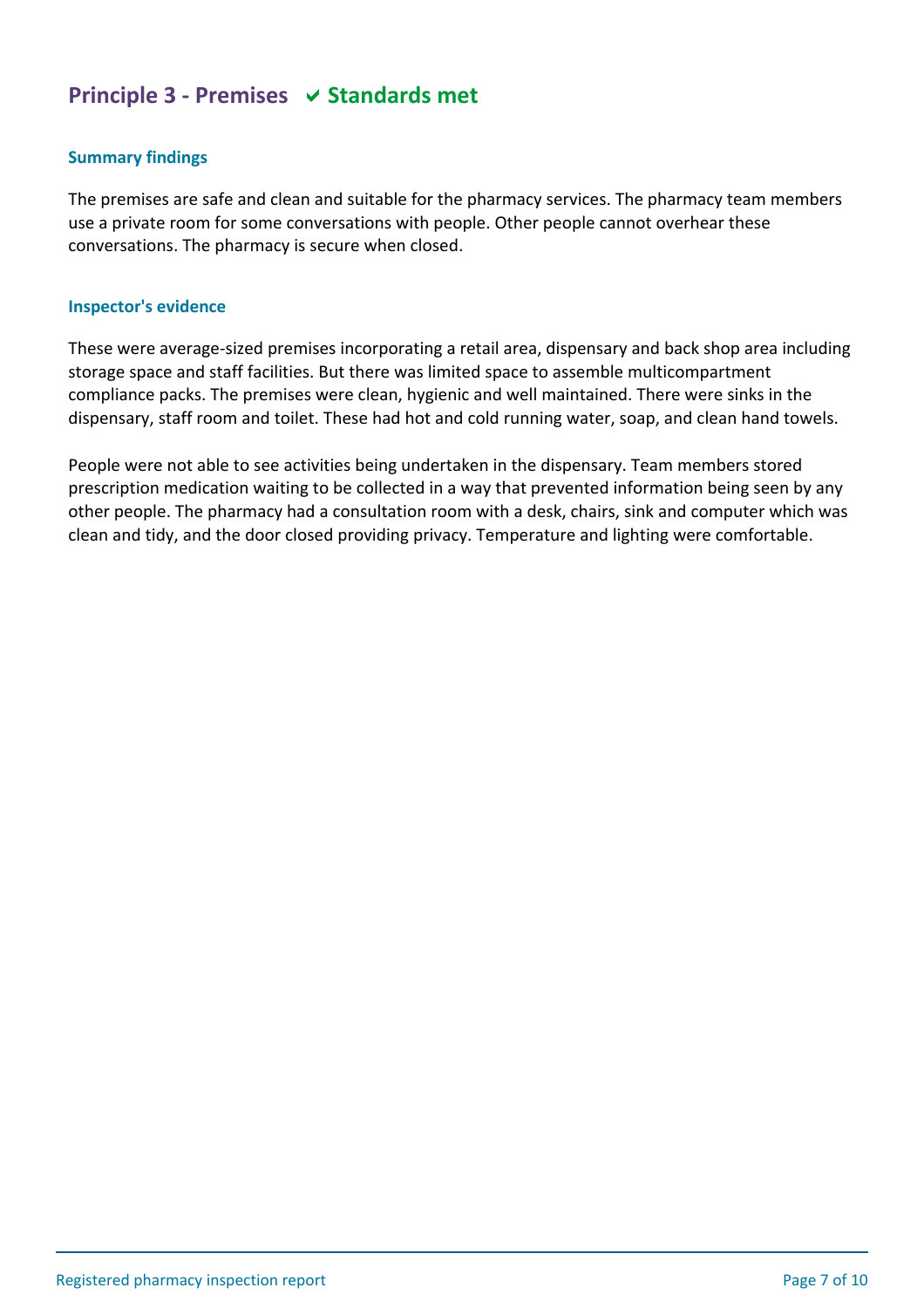## **Principle 4 - Services**  $\vee$  **Standards met**

## **Summary findings**

The pharmacy helps people to ensure they can all use its services. The pharmacy team provides safe services. Team members support people by providing them with information and advice to help them use their medicines. And they provide extra written information to people taking high risk medicines. The pharmacy obtains medicines from reliable sources and mostly stores them properly. The pharmacy team knows what to do if medicines are not fit for purpose.

#### **Inspector's evidence**

The pharmacy had good physical access by means of a level entrance and an automatic door. It listed its services and had leaflets available on a variety of topics. It had a notice on the medicines counter explaining what day prescribed medicines would be available to collect after people handed in repeat prescription requests. Four days were required. The pharmacy signposted people to other services such as travel vaccination. It had a hearing loop in working order and could provide large print labels. All team members wore badges showing their name and role. The pharmacy provided a delivery service and people signed to acknowledge receipt of their medicines. Team members helped people in a variety of ways including carrying heavy items to their car (this was observed) and using hand written notes.

Pharmacy team members followed a logical and methodical workflow for dispensing. They used coloured baskets to differentiate between different prescription types and separate people's medicines and prescriptions. Much of the pharmacy's dispensing was carried out at an offsite hub. When team members scanned prescriptions for labelling, the computer system identified those items suitable for dispensing at the hub. Team members marked prescriptions so that they all knew which had to be dispensed locally. This also informed the pharmacist of items that she needed to clinically check, then she annotated the electronic system. The off-site dispensing took three days, so if people were in a hurry for their medicines they were assembled in the pharmacy. Team members could recall items that had already been sent to the hub if people came to the pharmacy looking for the dispensed items early. This was observed. The medicines' bag labels had barcodes which were used to identify people's medicines and supplies safely. Team members scanned labels using a hand-held device then scanned a barcode on the shelf that medicines were being placed on. When people came to collect their medicines, team members entered their name into the hand-held device which identified which shelf the medicines were stored on. Dispensed medicines returned from the off-site hub also had barcodes and were placed on shelves in a similar way. Sometimes some items for the same person had been dispensed in the pharmacy and others at the hub. The hand-held device identified both, and this ensured that all items were supplied at the same time. The system was observed to work effectively. Team members initialled dispensing labels to provide an audit trail of who had dispensed and checked all medicines that were assembled in the pharmacy. Team members had told most people that some of their medicine was assembled at a central location.

The pharmacy usually assembled owings later the same day or the following day using a documented owings system.

The pharmacy managed multi-compartment compliance packs on a four-weekly cycle with four assembled at a time. It kept a workload tracker to monitor progress and ensure packs were ready as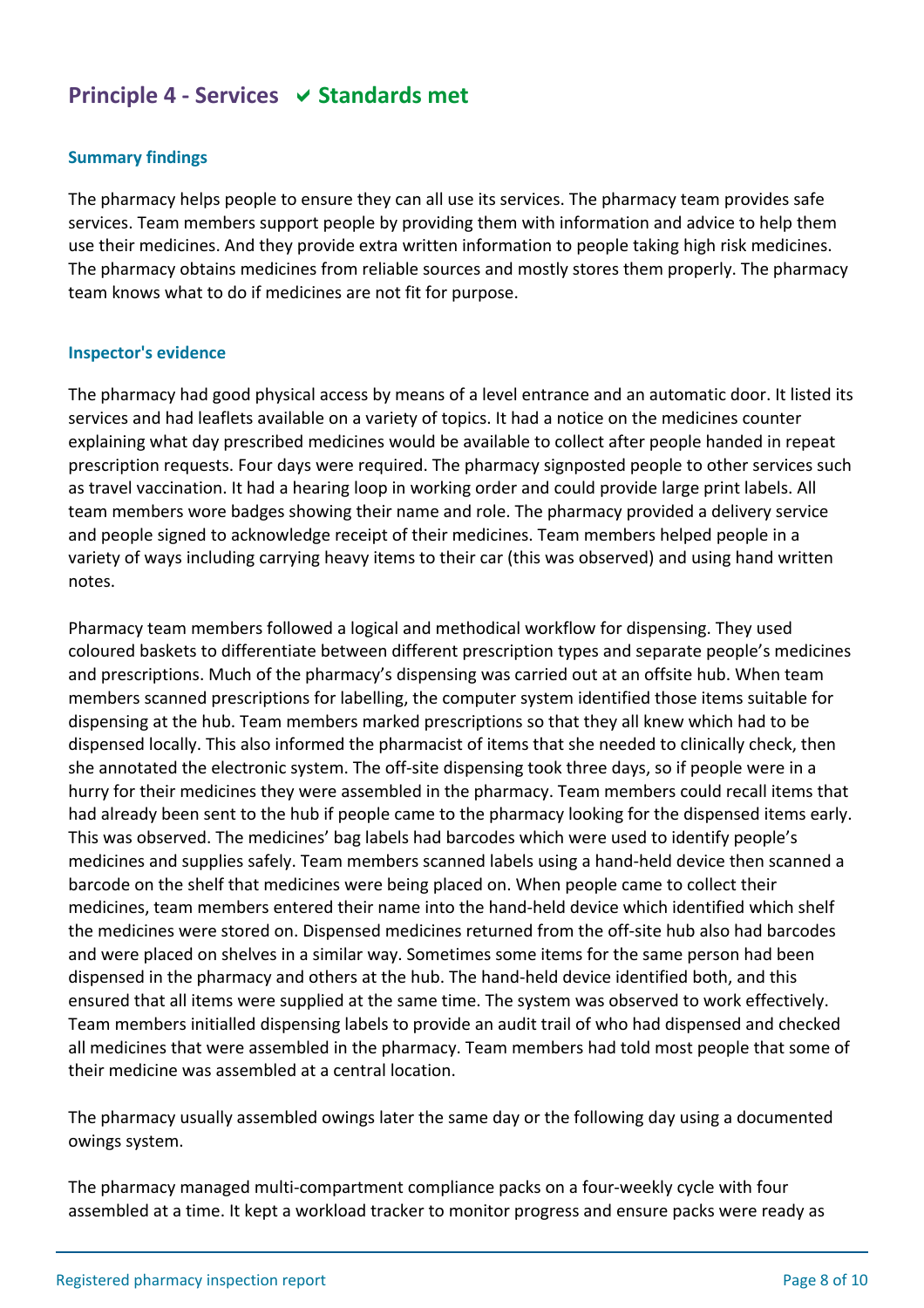expected. Team members were currently working on packs due for supply the following week. But they explained that often they were assembling for supply the following day. They kept records of changes, hospital discharges, method of supply and other relevant information. The pharmacy stored records in four folders depending on the week of management, and another folder for people that were currently in hospital. Records were untidy with several amendments following changes. Team members explained that they had not had time to reprint these. They included tablet descriptions on packaging and supplied patient information leaflets with the first pack of each prescription. The pharmacy stored completed packs in clear bags in individual boxes labelled with the person's name, whether medicines were delivered or collected, and the week number that the packs were managed in. The pharmacy supplied a variety of other medicines by instalment. A team member dispensed these in entirety and stored them in labelled bags in individual baskets per person in the back-shop area. The pharmacist poured methadone instalments three times a week and a dispenser checked them. They were stored in baskets by day of supply.

A pharmacist undertook clinical checks and provided appropriate advice and counselling to people receiving high-risk medicines including valproate, methotrexate, lithium, and warfarin. She or a team member supplied written information and record books if required. The pharmacist knew about the valproate pregnancy prevention programme. But she knew the pharmacy did not supply valproate to anyone in 'high-risk' group, so she had not shared information with other team members. She described how she would council people if required. Team members knew about the non-steroidal antiinflammatory drug (NSAID) care bundle and they gave written and verbal information to people supplied with these medicines over-the-counter, or on prescriptions. The pharmacy followed the service specifications for NHS services and patient group directions (PGDs) were in place for unscheduled care, pharmacy first, smoking cessation, emergency hormonal contraception, and chlamydia treatment. The relief pharmacist followed private PGDs for flu vaccination. The pharmacy empowered team members to deliver the minor ailments service (eMAS) within their competence. They used the sale of medicines protocol and the formulary to respond to symptoms and make suggestions for treatment. They referred to the pharmacist as required. The less experienced team members made more referrals to the pharmacist.

A locum pharmacist who was appropriately trained and worked one day per week delivered the flu vaccination service. The pharmacy manager delivered the smoking cessation service on Saturdays. She mostly provided nicotine replacement therapy.

The pharmacy obtained medicines from licensed wholesalers such as Alliance and AAH. It did not yet comply with the requirements of the Falsified Medicines Directive (FMD). It had the equipment in the pharmacy, but team members had not been trained. As noted above the pharmacy scanned dispensed medicines using bar codes on bag labels and storage shelves. This improved accuracy when supplying. And helped ensure that multiple bags were supplied if appropriate. The pharmacy stored most medicines in original packaging on shelves and in cupboards. But it had several bottles of loose tablets that were not fully labelled. It stored items requiring cold storage in a fridge with minimum and maximum temperatures monitored. Team members took appropriate action if there was any deviation from accepted limits. They regularly checked expiry dates of medicines and those inspected were found to be in date. The pharmacy protected pharmacy (P) medicines from self-selection. Team members followed the sale of medicines protocol when selling these.

The pharmacy actioned MHRA recalls and alerts on receipt and kept records. Team members contacted people who had received medicines subject to patient level recalls. They returned items received damaged or faulty to suppliers as soon as possible.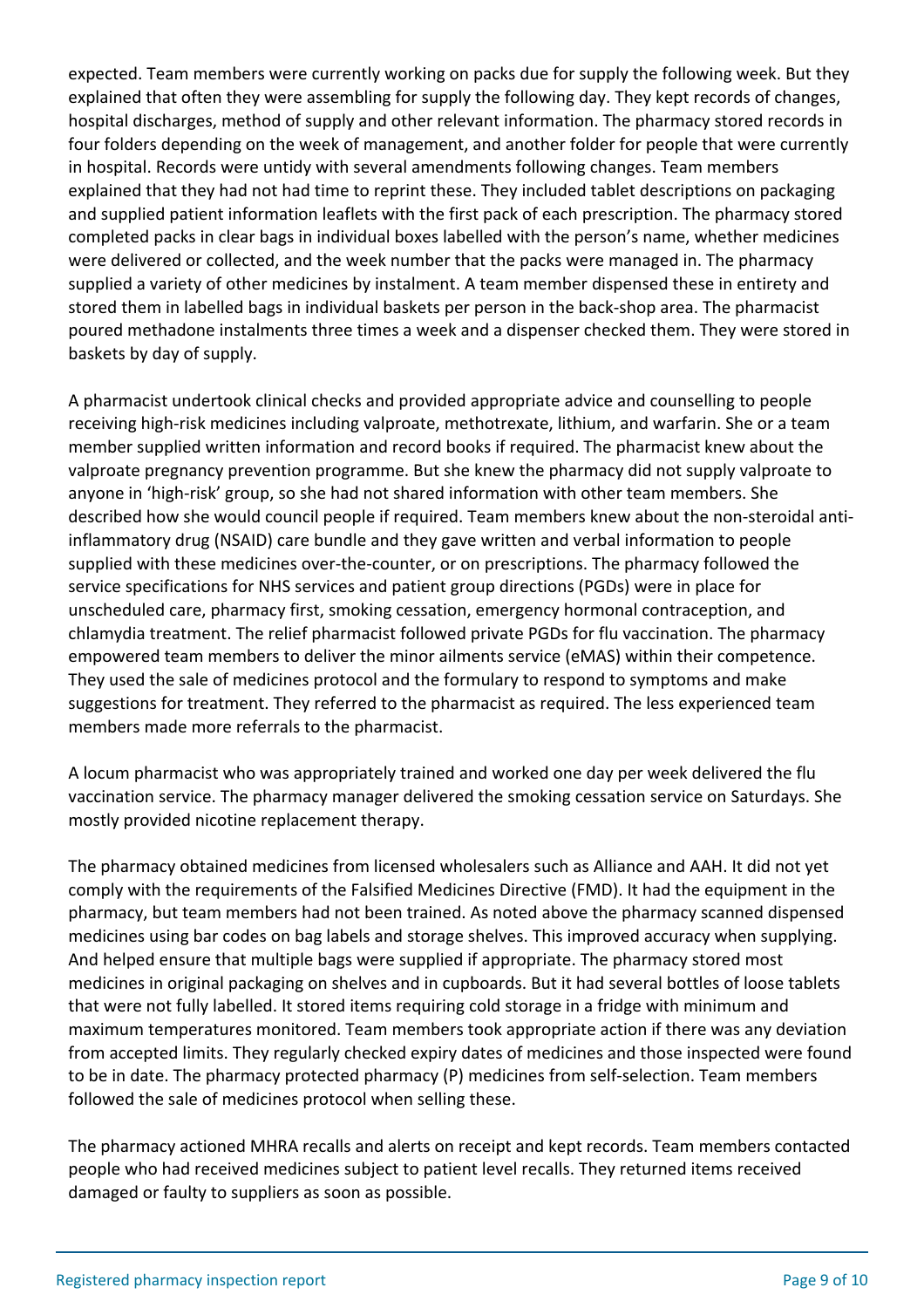## **Principle 5 - Equipment and facilities**  $\vee$  **Standards met**

## **Summary findings**

The pharmacy has the equipment it needs for the delivery of its services. The pharmacy looks after this equipment to ensure it works. The pharmacy team members raise concerns when equipment is not fit for purpose.

#### **Inspector's evidence**

The pharmacy had texts available including current editions of the British National Formulary (BNF) and BNF for Children. It had Internet access allowing online resources to be used.

The pharmacy kept equipment required to deliver pharmacy services in the consultation room where it was used with people accessing its services. This included a carbon monoxide monitor maintained by the health board, and a blood pressure meter which was calibrated as per the manufacturer's guidance and labelled with the date of the next test. It had personal weighing scales, but they had a notice on them saying that they were not working. The pharmacist explained this had been reported to head office. The pharmacy also had height measure that was not working. It had a label from November 2017 (over two tears previously) saying 'fail'. The pharmacist explained that this had also been reported. But it was never used and needed to be removed. Team members kept crown stamped measures by the sink in the dispensary and used a separate marked one for water for antibiotics. The pharmacy team kept clean tablet and capsule counters in the dispensary. It did not have separate counter for cytotoxics as methotrexate tablets were supplied in blister packaging.

The pharmacy stored paper records in the dispensary and back-shop area inaccessible to the public. It stored prescription medication waiting to be collected in a way that prevented patient information being seen by any people in the retail area. Team members used passwords to access computers and never left them unattended unless they were locked.